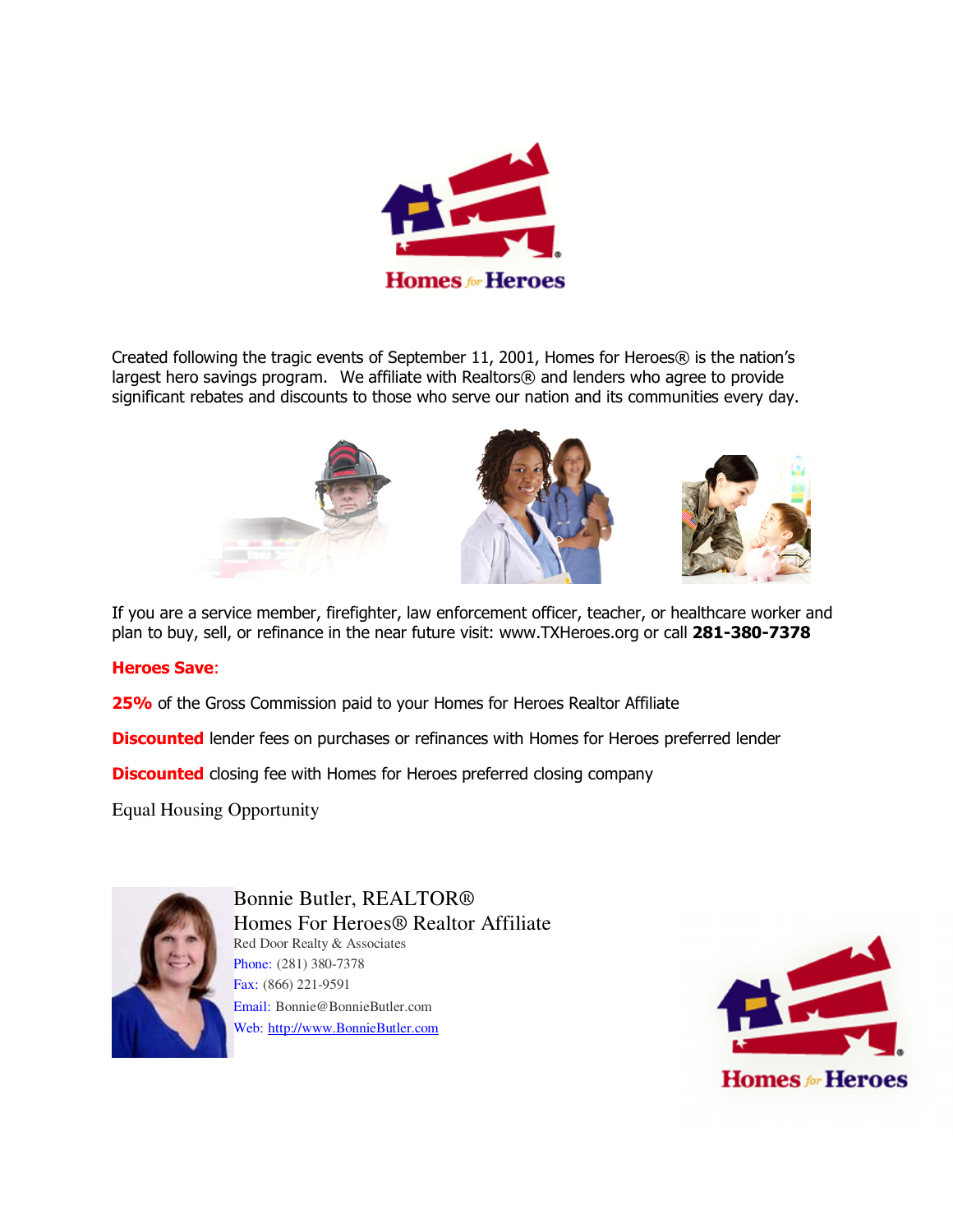## **HTML Code**

<html>

<head>

<title></title>

</head>

<body>

```
 <p style="text-align: center;">
```
<a href="http://www.homesforheroes.com/"><img alt=""

src="http://www.homesforheroes.com/sites/all/themes/hfhFront/images/global/logo.png" style="width: 236px; height: 190px;" /></a></p>

<p>

<span style="font-size:14px;"><span style="font-family:

tahoma,geneva,sans-serif;">Created following the tragic events of September 11, 2001, Homes for Heroes® is the nation's largest hero savings program. We affiliate with Realtors® and lenders who agree to provide significant rebates and discounts to those who serve our nation and its communities every day.</span></span></p>

<p style="text-align: center;">

## <img alt=""

src="http://www.homesforheroes.com/sites/all/themes/hfhFront/images/global/headerBg.png" style="width: 340px; height: 187px;" /> <img alt="" height="203" src="http://www.homesforheroes.com/sites/all/themes/hfhFront/images/leftPhotos/FAQs.jpg" width="203" /> <img alt="" height="204" src="http://www.homesforheroes.com/sites/all/themes/hfhFront/images/leftPhotos/HeroSavingsNew.j pg" width="204" /></p>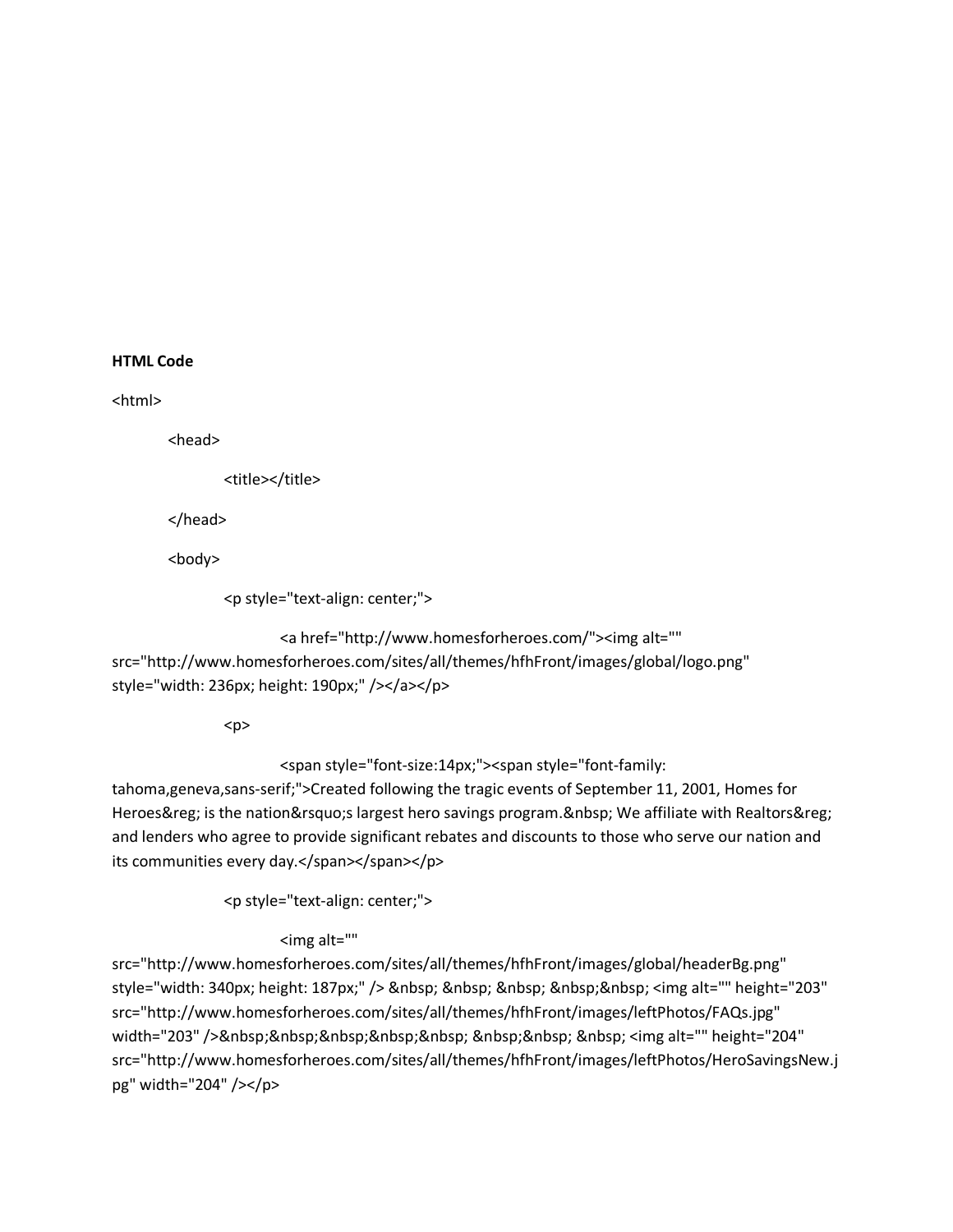$< p >$ 

<span style="font-size:14px;"><span style="font-family:

tahoma,geneva,sans-serif;">If you are a service member, firefighter, law enforcement officer, teacher, or healthcare worker and plan to buy, sell, refinance, or rent in the near future visit: <a href="http://www.homesforheroes.com/hero-savings">Hero Savings</a> or call <strong>281-380-7378</strong> toll free.</span></span></p>

<p>

 <span style="color:#ff0000;"><span style="font-size: 14px;"><span style="font-family: tahoma,geneva,sans-serif;"><strong>Heroes Save</strong>:</span></span></span></p>

 $< p >$ 

<span style="font-size:14px;"><span style="font-family:

tahoma,geneva,sans-serif;"><span style="color:#ff0000;"><strong>25%</strong></span> of the Gross Commission paid to your Homes for Heroes Realtor Affiliate</span></p></p>

 $< p >$ 

<span style="font-size:14px;"><span style="font-family:

tahoma,geneva,sans-serif;"><span style="color:#ff0000;"><strong>Discounted</strong></span> lender fees on purchases or refinances with Homes for Heroes preferred lender</span></span></p>

 $< p >$ 

<span style="font-size:14px;"><span style="font-family:

tahoma,geneva,sans-serif;"><span style="color:#ff0000;"><strong>Discounted</strong></span> closing fee with Homes for Heroes preferred closing company</span></span></p>

 $<sub>p</sub>$ </sub>

<span style="font-size:14px;"><span style="font-family:

tahoma,geneva,sans-serif;"><span style="color:#ff0000;"><strong>Discounted </strong></span>home inspection with Homes for Heroes preferred home inspection company</span></span></p>

 $< p >$ 

</p>

<p style="text-align: center;">

 <a href="http://www.homesforheroes.com/"><img alt="" src="http://www.homesforheroes.com/blog/wp-content/uploads/2012/09/Jessica.jpeg"width: 480px; height: 360px;" /></a></p>